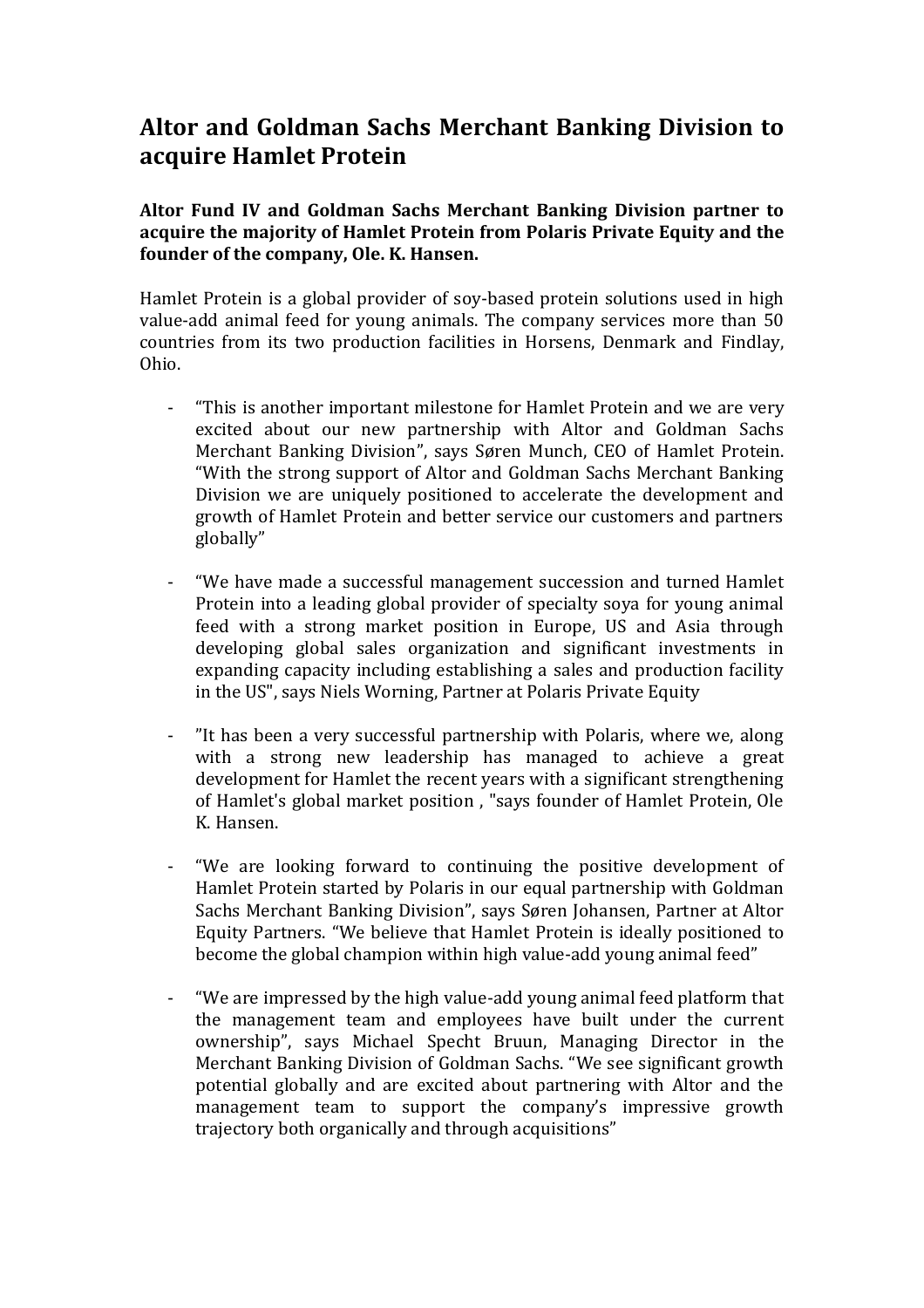Closing of the transaction is subject to customary regulatory requirements and approvals.

William Blair acted as exclusive financial advisor to the selling shareholders. Nordea has provided debt financing for the transaction.

### **For more information, please contact:**

Søren Johansen, Partner at Altor: +45 3336 7300 Tor Krusell, Head of Communication, Altor: +46 8 678 91 96 Fiona Laffan, Managing Director, Media Relations at Goldman Sachs: +44 20 7774 9649

## **About Hamlet Protein:**

Hamlet Protein is a leading provider of soy-based protein solutions used in high value young animal feed. Its products provide superior nutritional and functional benefits by increasing palatability, digestibility and supporting gut health which enables farmers to improve animal health and growth leading to enhanced protein output. Hamlet Protein has two strategically located state-of-the-art production facilities in the Denmark and the US. Hamlet Protein works closely in cooperation with customers to continuously develop new solutions that maximise value for its customers.

## **About Polaris:**

Polaris Private Equity is a Danish/Swedish private equity fund, based in Copenhagen, focusing on buy-out investments in well-established lower midmarket companies in Denmark and Sweden. Polaris' first fund of €188 million was realised in 2008, and Polaris currently has more than  $\epsilon$ 1 billion under management in three active funds. Polaris invests in companies with strong development potential and a typical turnover of €25-200 million. To date, Polaris has invested in 31 companies, exited 17 and has made more than 50 addon investments in portfolio companies.

## **About Altor:**

Since inception, the family of Altor funds have raised some EUR 5.8 billion in total commitments. The funds have invested in excess of EUR 3.1 billion in more than 40 companies. The investments have been made in medium sized Nordic companies with the aim to create value through growth initiatives and operational improvements. Among current and past investments are Haarslev Industries, Sonion, EWOS, Helly Hansen, Dustin and Norican. For more information visit www.altor.com.

## **About Goldman Sachs Merchant Banking Division:**

Since 1986, the Merchant Banking Division of Goldman Sachs has raised over \$140 billion of capital in equity, credit and real estate funds to invest in a variety of geographies, industries and transaction types. With Merchant Banking representatives in six countries around the world, Goldman Sachs is one of the largest managers of private capital globally, offering deep expertise and longstanding relationships with companies, investors, entrepreneurs and financial